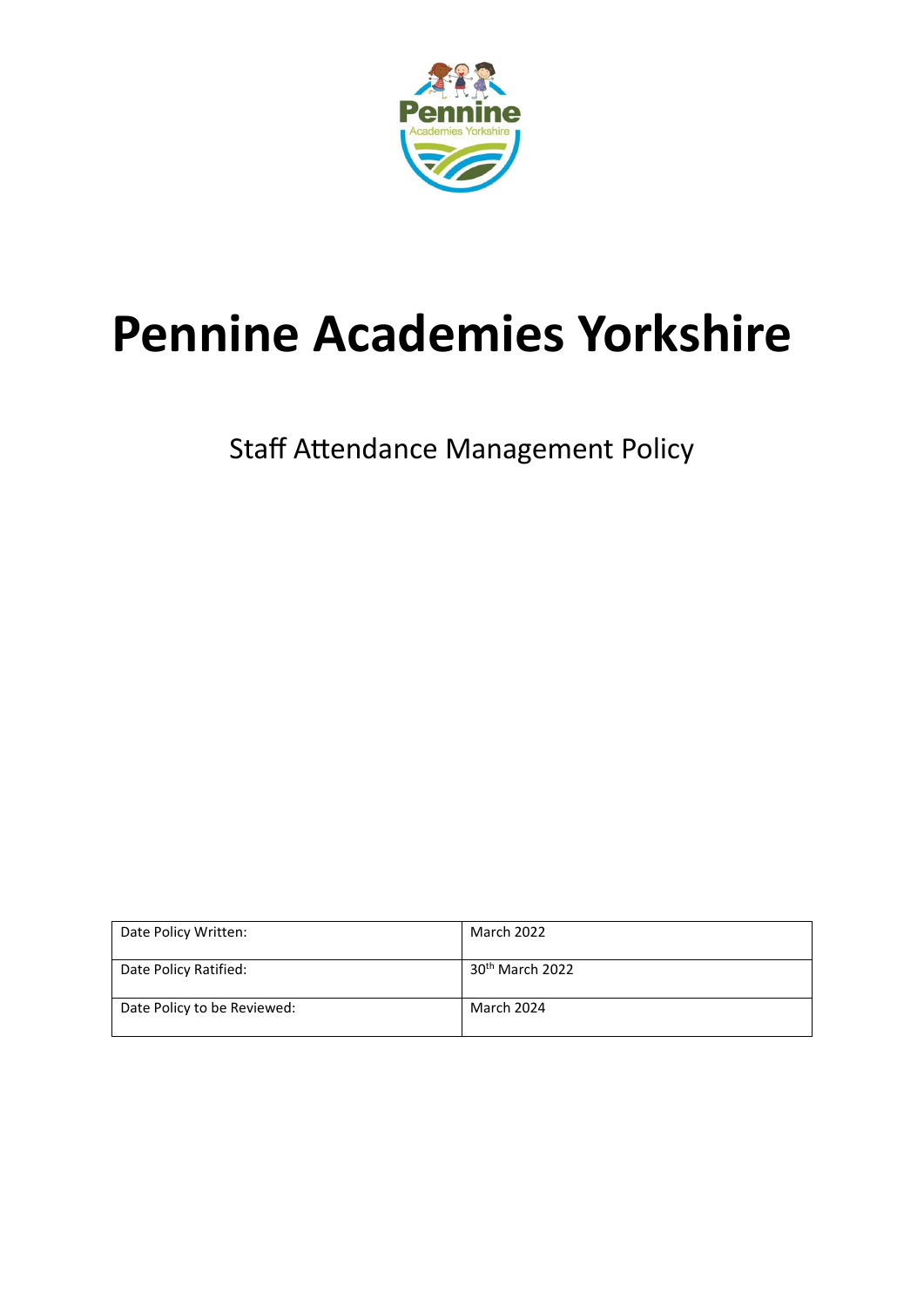Signed by:

 $N.$   $\theta$ 

Chair of Trustees Date: 30.03.2022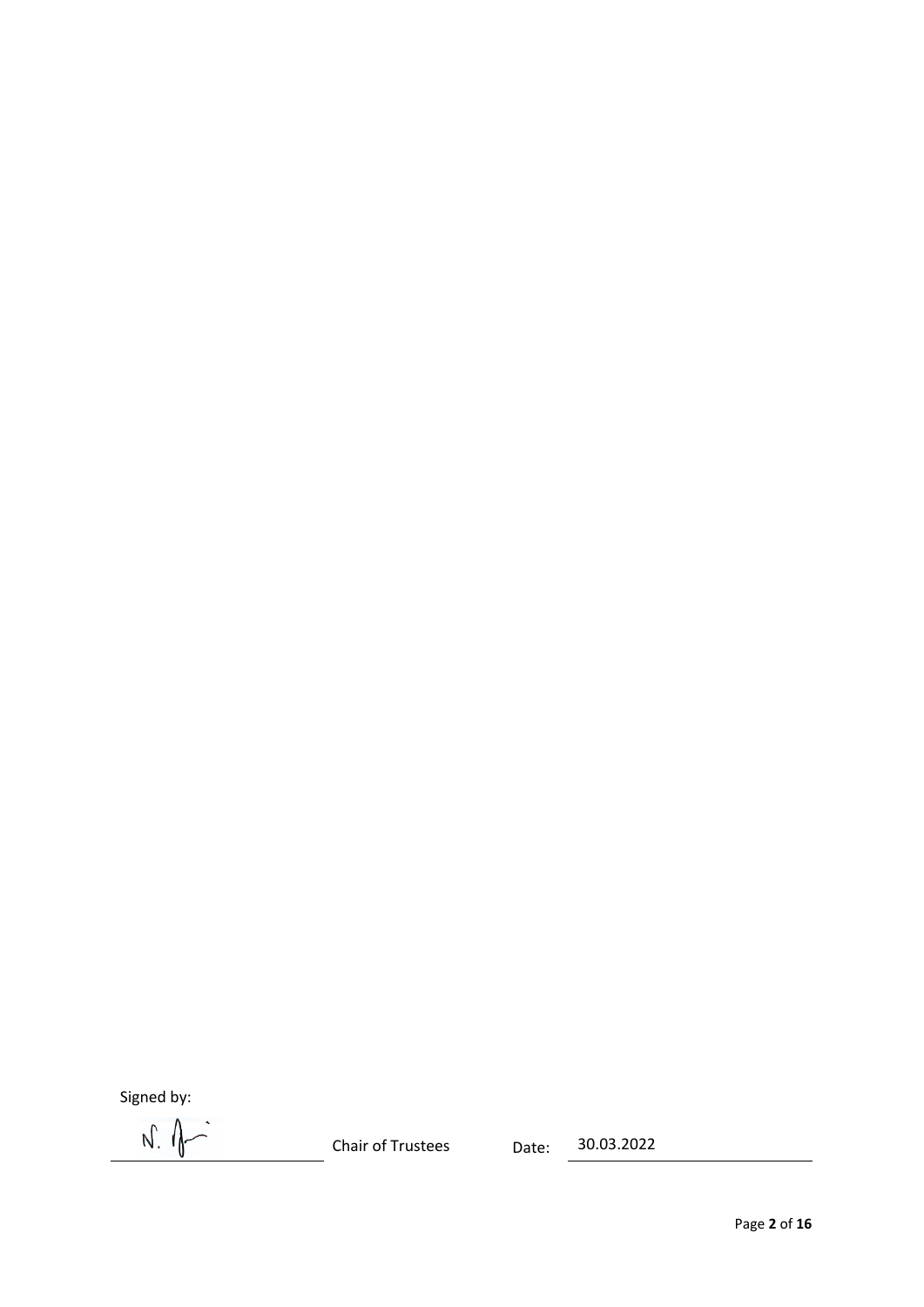# **Summary of key changes to Attendance Management Policy December 2017**

1. Change of Wording in section 4.3 on p16 relating to Medical Capability. The new wording states:

"If, following advice from EH&WU, it appears that the employee is probably not going to be able to return to their role within a reasonable period of time and it appears that the employee is unlikely to be able to provide regular and efficient service after all reasonable adjustments have been considered then the employee may be asked to attend a Medical Capability Hearing."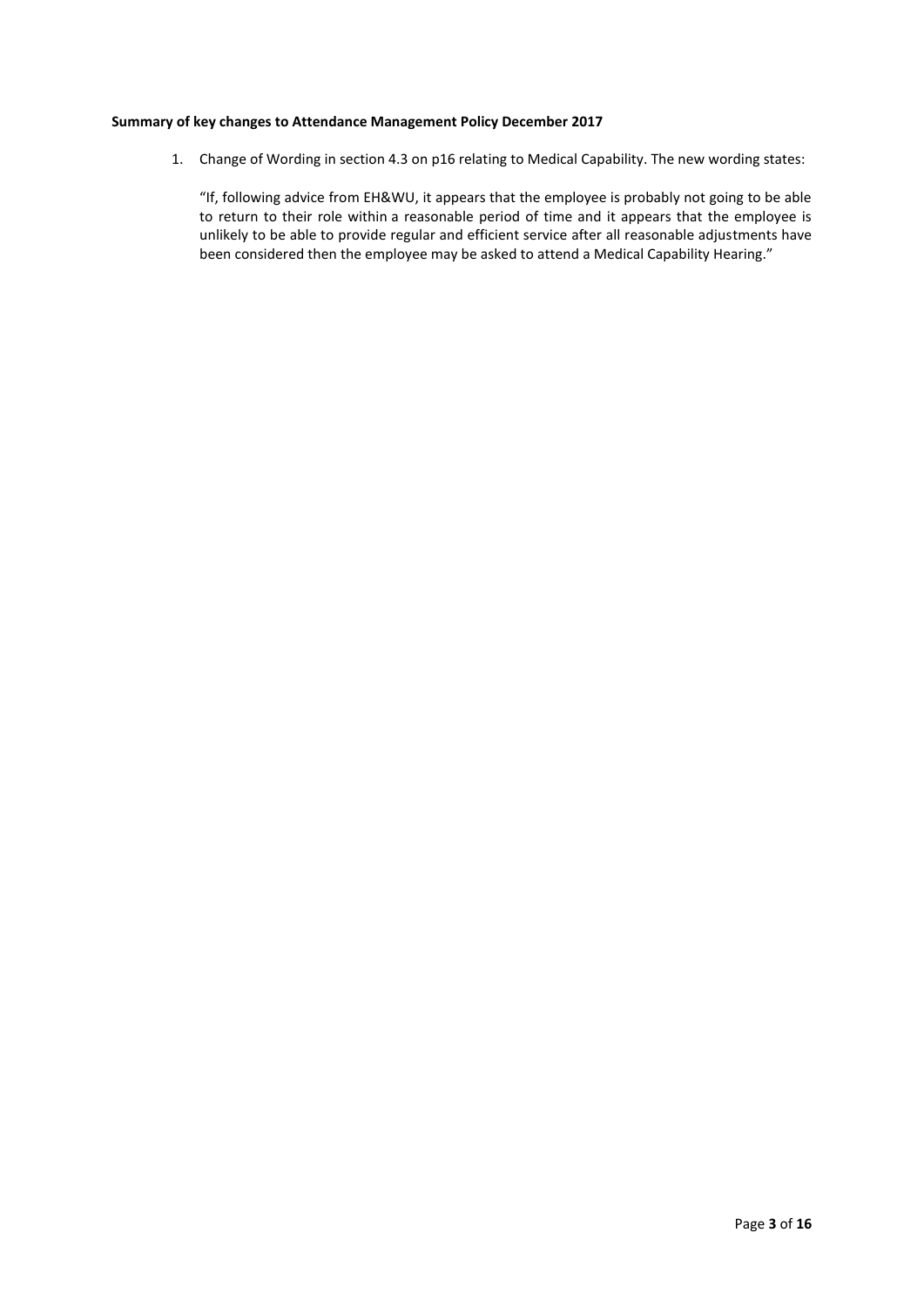# **Contents**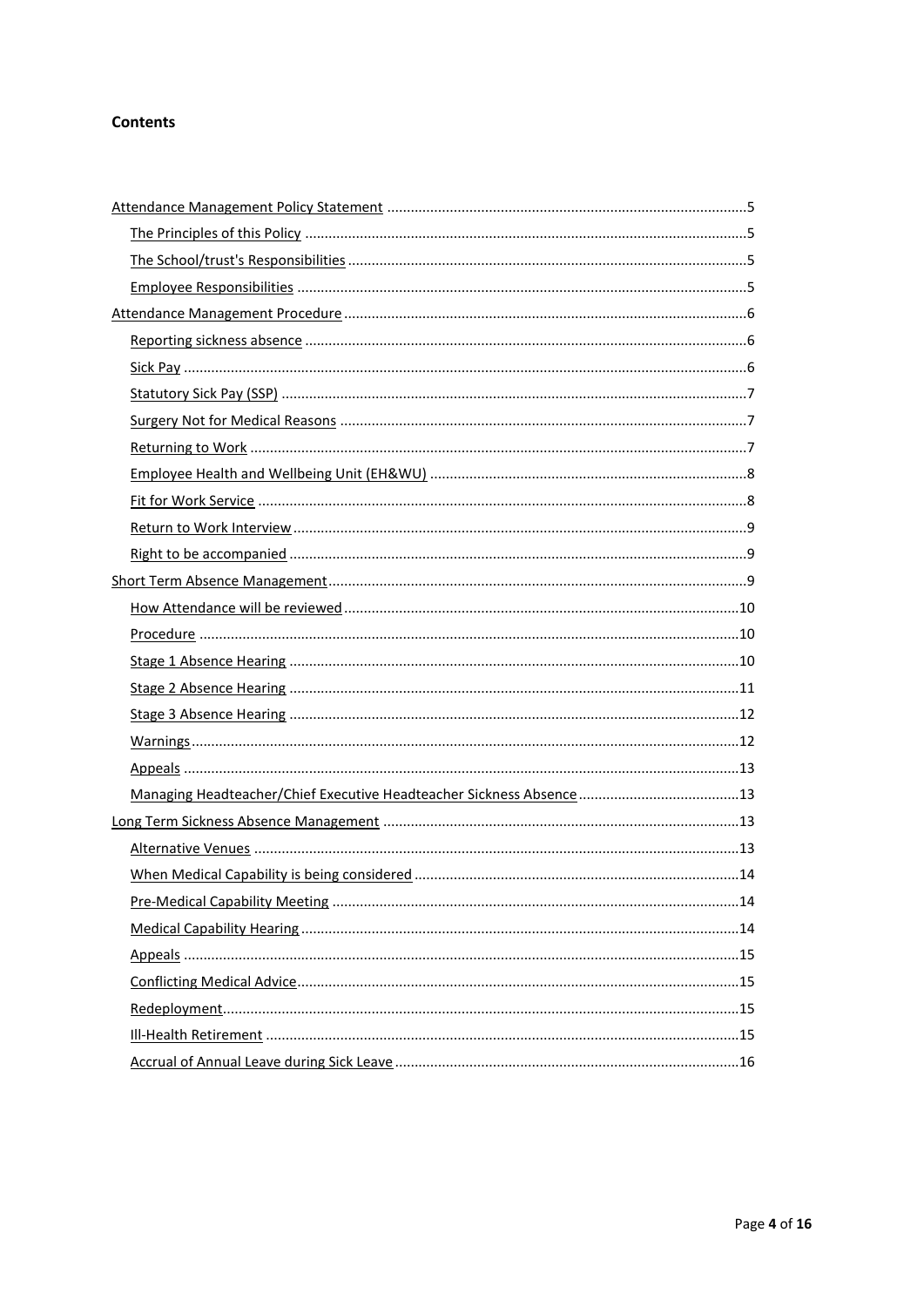## <span id="page-4-0"></span>**Attendance Management Policy Statement**

## <span id="page-4-1"></span>**1.1 The Principles of this Policy**

As a responsible employer Pennine Academies Yorkshire is committed to maintaining the health, safety and welfare of our staff, providing a positive and healthy working environment and recognising the value of their work/life balance. Regular attendance at work is part of every employee's contract of employment and it is the expectation of the management of the school/trust that all our staff will maintain good attendance. However, it is recognised that, occasionally, employees will have genuine health reasons that result in them being absent from work. On those occasions the school/trust will offer support to the employee during their absence with the aim of facilitating their return to work at the earliest opportunity.

The overall aim of the Attendance Management policy is to minimise staff absence in the school/trust and to advise employees on how they may be supported when they are unable to attend work due to ill health and the possible implications of poor attendance. This policy also provides a fair and consistent framework for managing staff attendance and includes information for employees that details their responsibilities in relation to attendance at work.

Under the Equality Act (2010), management will make all reasonable efforts to allow employees with a recognised disability, or who become disabled, to continue their employment with the school/trust

The school/trust has no right, in law, to be made aware of either the reason for an employee's absence nor the content of any medical report from either the GP or the EH&WU without the express consent of the employee.

<span id="page-4-2"></span>1.2 The School/trust's Responsibilities

- To ensure employees are aware of the attendance management procedures including the conditions of the sick pay scheme.
- To keep records of all sickness absence, including reasons.
- To maintain reasonable contact with employees, including meeting with them, during their absence and on their return to work, regardless of the duration of the period of absence.
- To regularly monitor and review sickness absence across the school/trust.
- To determine the appropriate course of action with an employee when their sickness absence level has reached an unacceptable level.

<span id="page-4-3"></span>1.3 Employee Responsibilities

- To attend work when fit to do so.
- To comply with the school/trust's procedure for notifying sickness absence.
- To maintain reasonable contact with the school/trust and to attend meetings when required during any periods of absence.
- To make arrangements for another person, e.g. trade union representative or family member, to maintain contact on their behalf if they are not well enough to do so themselves.
- To attend any appointments with the Employee Health and Wellbeing Unit (EH&WU) should they be asked to do so.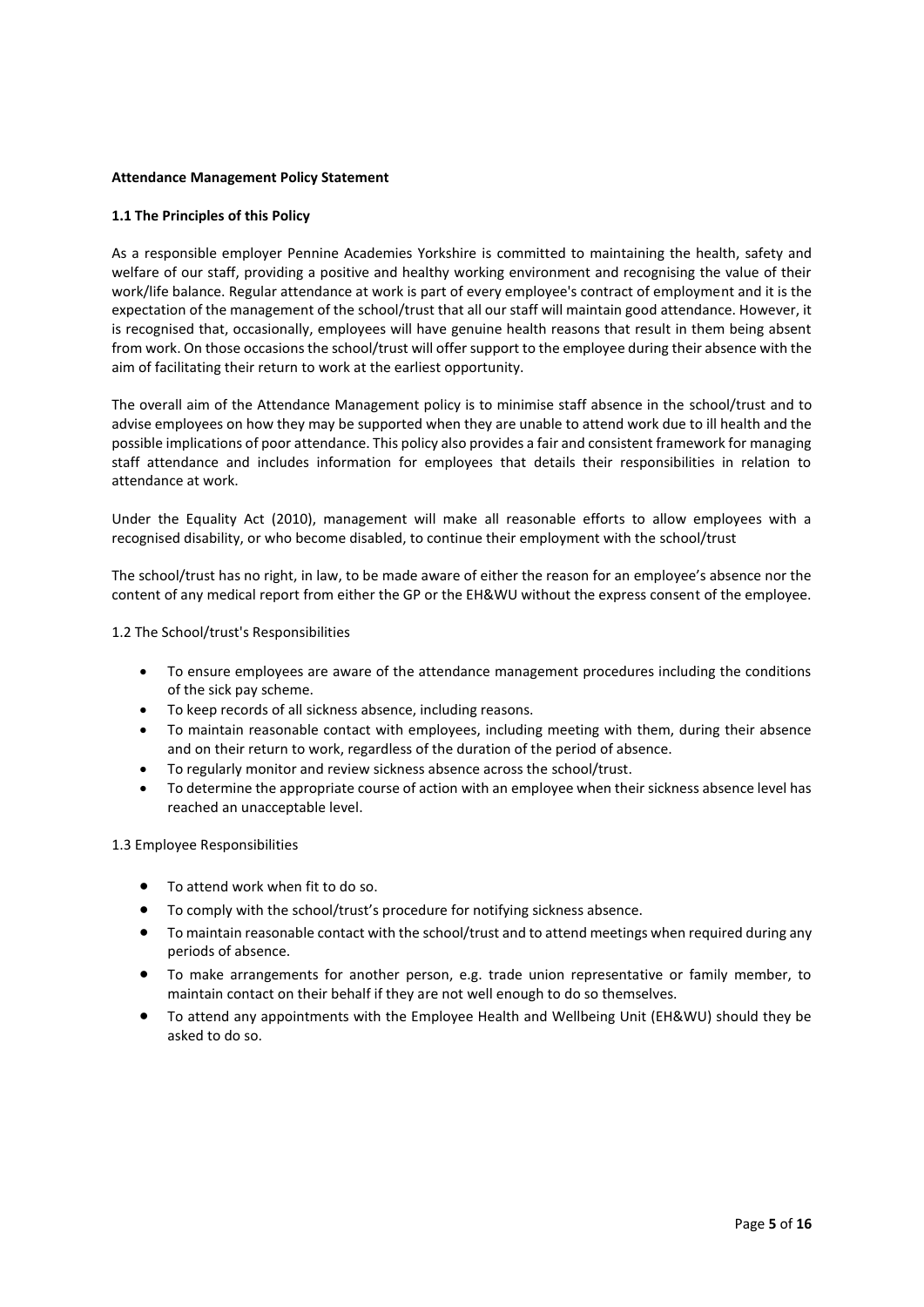## <span id="page-5-0"></span>**Attendance Management Procedure**

#### <span id="page-5-1"></span>**2.1 Reporting sickness absence**

A clear reporting process is key to helping the school/trust make the necessary arrangements to cover staff sickness absence. This could be short-term supply cover or longer term arrangements if an employee is absent for a longer period.

The management of the school/trust has a reporting procedure which must be followed by all staff in the event that they are absent due to sickness. Failure to follow this procedure may result in sick pay being withheld and/or the absence being treated as unauthorised in accordance with the school/trust's disciplinary procedure.

- On the first day of sickness absence the employee must telephone **[Name of Nominated Person]** on [Telephone Number] by no later than [Time] or as soon as reasonably practicable given your hours of work.
- If the sickness absence occurs during the school/trust holidays and there are no staff in school/trust, the employee should contact PACT HR directly on 01274 436644. PACT HR will record details of the absence on behalf of the school/trust.
- The employee must notify the *[Name of Nominated Person]* of the reason for their absence and give a reasonable estimate of how long they may be absent.
- The employee has a duty to maintain contact with the school/trust for the duration of their absence. If the absence persists for longer than 7 consecutive days, the employee must submit a doctor's fit note to the school/trust.

## <span id="page-5-2"></span>**2.2 Sick Pay**

The entitlement to sick pay is based on an employee's length of service. For teachers this is aggregated service as a teacher within any Local Education Authority and may also include service with Academies or other educational establishments. For all other staff it is continuous service with any public authority to which the Redundancy Payments Modification Order 1999 applies. Full details of sick pay entitlements may be found in Teachers' Local Conditions of Service (White Book) and the Officers' Terms and Conditions of Service (Blue Book).

If school/trust management is concerned that the reason(s) given for an employee's absence/s may not be genuine, then action under the school/trust's disciplinary procedure may be commenced as this would be considered a conduct issue.

The school/trust may withhold basic pay where the employee fails to follow the school/trusts sickness absence reporting procedures.

Where an employee who sustains an injury outside of work is off sick as a result of this and makes a claim against a third party for loss of earnings they must inform their employer. This is so that the school/trust can recoup the sick pay as otherwise potentially the employee is receiving payment for loss of earnings twice.

Staff who are absent from work due to sickness should not participate in any other form of work (paid or unpaid) during their normal working hours without the prior written authorisation of the school/trust, and on medical advice. Failure to notify the school/trust may result in sick pay being withheld. It is the responsibility of the employee to notify the school/trust if they are undertaking therapeutic work whilst off sick. The member of staff should consult with Employee Health and Wellbeing as to the advisability of working whilst sick. However, it is possible for a member of staff to have two (or more) jobs (with differing working hours) and be unable to attend one due to illness but able to continue to work in another.

The employee must do all that is reasonably possible to recover from their illness/absence. Sick pay may also be withheld if it is deemed that the employee is acting in a way that could delay their recovery and return to work.

Periods of sickness absence which are fewer than 8 weeks apart are called linked absences. This is because they are linked as one period of incapacity for work (PIW) for payment of Statutory Sick Pay (SSP) purposes. This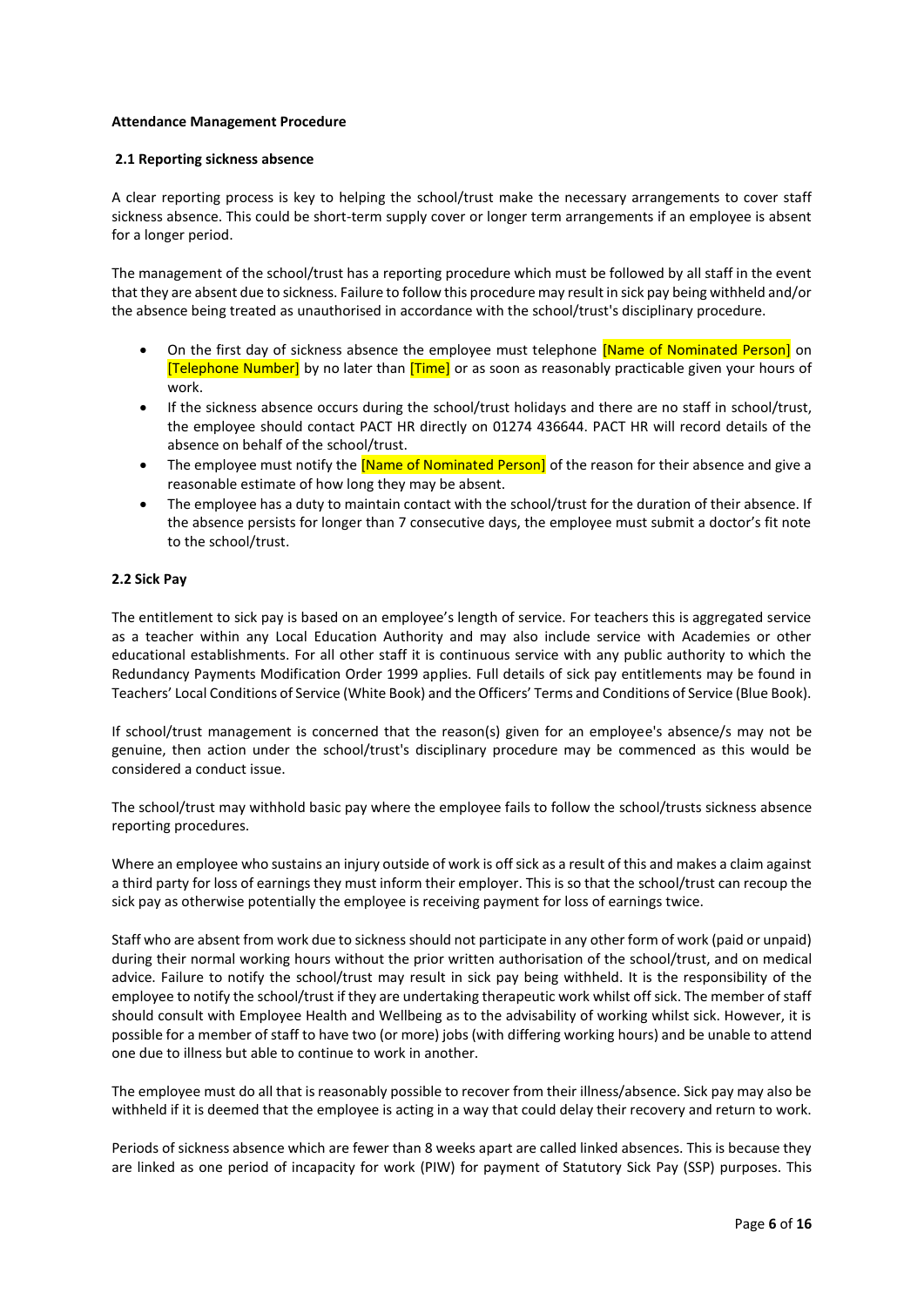means that, if an employee is sick for a second time during an eight-week period, and the total absence is 4 days or more, SSP should be paid from the first day of the second absence. Odd days of sickness do not form a PIW and cannot link.

# <span id="page-6-0"></span>**2.3 Statutory Sick Pay (SSP)**

In order to qualify for SSP an employee must:

- Be sick for at least 4 or more consecutive days (including weekends and bank holidays) as SSP is not payable for the first 3 days of any period of absence (unless it is a linked absence); and
- Earn an average of not less than the current lower earnings limit for National Insurance Contributions (NIC).

SSP is paid to the employee by the school/trust for up to a maximum of 28 weeks.

# <span id="page-6-1"></span>**2.4 Surgery Not for Medical Reasons**

If a member of staff elects to have surgery that is not medically necessary, time off may be paid or unpaid at the discretion of the governing body. However, as there is no automatic entitlement to time off, either paid or unpaid for an employee to undergo surgery not for medical reasons the management of the school/trust may choose not to grant time off.

Any time off that may be granted, whether paid or unpaid, will be subject to the needs of the school/trust at the time. An employee is only entitled to statutory sick pay (SSP) if they are unfit for work.

# <span id="page-6-2"></span>**2.5 Returning to Work**

An employee who has been given a "fit to work" note from their GP and/or a 'Return to Work Plan' from the Fit to Work Service *(please see Page 7 of this document for more information about the Fit to Work Service)* no longer needs a '*signing off*' note.

A fit note from the GP should state the period (or dates) that the employee will be unfit and whether they will need to assess the employee again. If the GP has not advised that they need to see the employee again, then the employee should return to work on expiry of the fit note. However, there may be occasions where school/trust management may ask the employee to get further advice from their GP regarding returning to work or make a referral to EH&WU for advice.

If the fit note/return to work plan advises - *'may be fit for work taking account of the following advice'*.

This might mean considering a number of options including:

- A phased return to work (which could be reduced hours or duties or a combination of both).
- Flexible working.
- Amended duties or workplace adaptations.

It is important that a meeting takes place prior to the employee's return to work to discuss any adjustments suggested by their GP, the Fit for Work Service or EH&WU. Employees should inform the school/trust of the date they intend to return to work as soon as they are able to do so.

If a member of staff becomes fit to return to work during a school/trust holiday and there is no-one in school/trust to advise, they should contact the PACT HR helpdesk on 01274 436644, or their payroll provider.

If school/trust has doubts on the authenticity of a fit note or suspects the member of staff has changed any of the information contained within it this may be deemed as fraud and may result in disciplinary action being taken.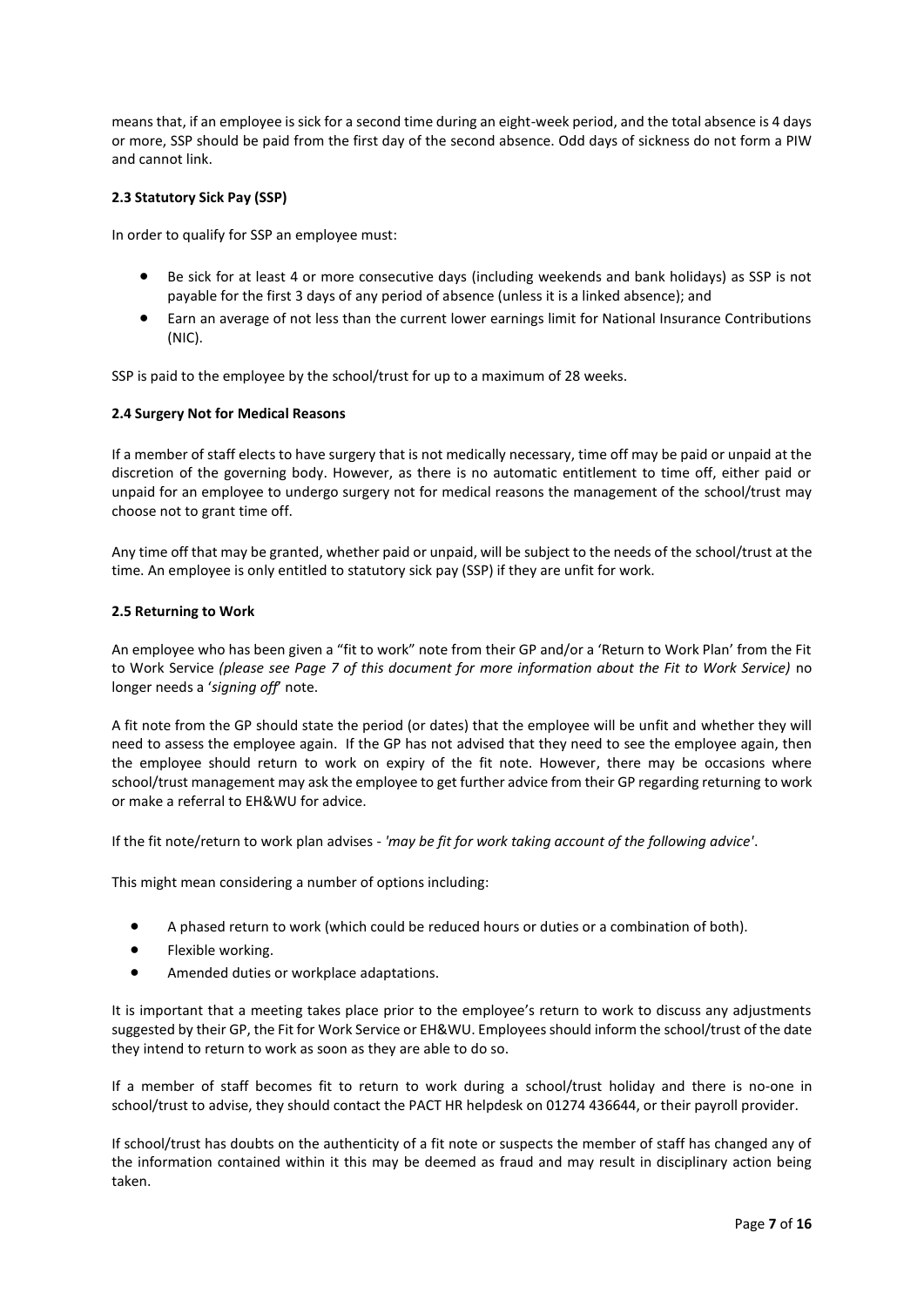# <span id="page-7-0"></span>**2.6 Employee Health and Wellbeing Unit (EH&WU)**

The school/trust may refer the employee to the Employee Health and Wellbeing Unit who can advise on matters such as:

- When the employee may be fit to return to their role.
- The employee's ability to carry out their role.
- Whether the employee would be considered disabled under the Equality Act (2010) and whether any adjustments or modifications should be considered that may assist the employee in carrying out their role, for example a higher trigger point or target.
- If the employee is (or will soon be) unable to carry out their role, whether they may be able to carry out alternative duties either within the school/trust, and if any adjustments or modifications should be considered to assist the employee in carrying out alternative duties.

The school/trust has a duty of care to its employees to consider all appropriate support options including reasonable adjustments or phased returns to work.

It is recommended by the EH&WU that for employees experiencing stress, anxiety or depression or a neck, shoulder or back condition, an immediate referral is made and a stress risk assessment is undertaken.

*NB: Where employees fall under the Equality Act 2010, employers have a duty to make reasonable adjustments where appropriate. Time off to attend medical appointments could be considered a reasonable adjustment. What is reasonable for the employer to do will depend on the circumstances of the particular case and the needs of the school/trust. Advice should be sought from the school/trust's HR Advisor.*

# <span id="page-7-1"></span>**2.7 Fit for Work Service**

GP's may also consider referring employees to the government's Fit for Work Service should the employee's absence be expected to extend beyond 4 weeks in duration and where there is a good chance of them returning to work within 3 months.

The Government's Fit for Work scheme, is a free service which provides an occupational health assessment as well as general health and work advice to employees, employers and GPs to help individuals stay in or return to work.

The Government's Fit for Work scheme, will provide a new fit note based on the telephone assessment and a Return to Work Plan to help support the employee back to work. The Return to Work Plan will be shared with their GP and employer, subject to the employee's consent. A Return to Work Plan can be used in place of a fit note.

In assisting the employee with their Return to Work Plan the Fit for Work Service may contact school/trust; should this be the case please contact your HR Advisor for further guidance.

This scheme does not replace the Councils Employee Health and Wellbeing provision.

# **2.8 Medical Suspension**

There are a number of circumstances where it may be necessary to suspend an employee on medical grounds. If a situation arises where this is being considered, advice should be sought from the school/trust's HR Advisor immediately.

Reasons for a decision to medically suspend may include protection of the person's own health and wellbeing, as well as the health and welfare of other staff and pupils who may be put at risk by the medical condition of an employee. EH&WU may recommend medical suspension to management, via the school/trust's HR Advisor. Medical suspension is on full pay and the school/trust must give consideration to the appropriate next steps to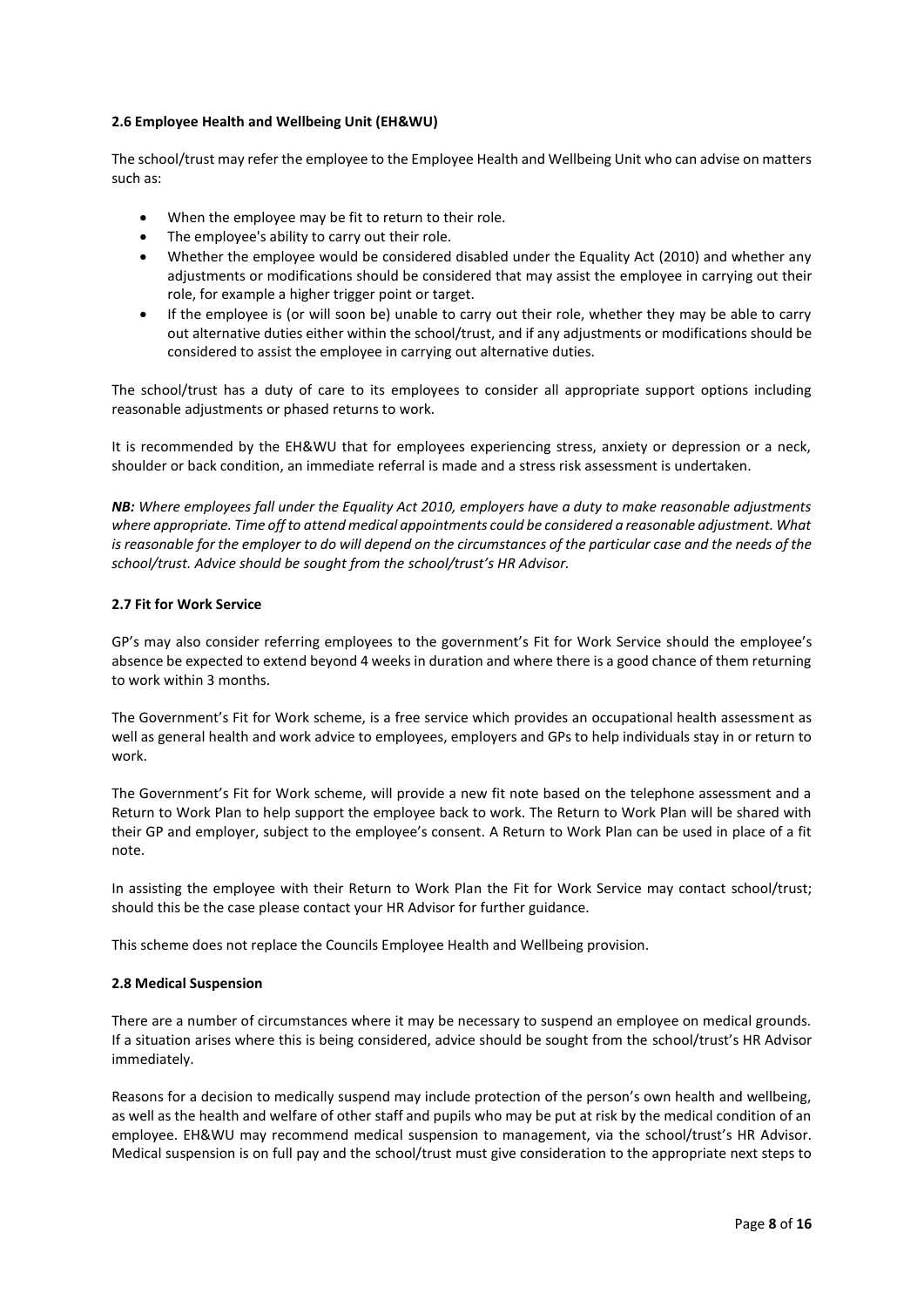be taken once medical suspension is actioned. The next steps will be informed by the medical evidence available and the suspension should be reviewed on a regular basis.

## <span id="page-8-0"></span>**2.9 Return to Work Interview**

Following a period of 1 day's sickness absence or more a return to work interview should take place with the employee.

Ideally this should be done on the employee's first day back at work or no later than 3 days after their return to work. The meeting will be held by the employee's line manager or head of department.

The purpose of the interview is:

- to welcome the employee back to work, advise them of any events or changes that have taken place during their absence and to ensure that they are completely fit for work or whether they need extra support for a period of time and whether a referral to EH&WU is necessary;
- to make employees aware if they are near to, or have exceeded the trigger points (outlined in section 3 below) or, if their absence is generally a cause for concern and the possible implications of this. The discussion that takes place will depend on their absence history. A record of the interview must be made and this should be signed by the manager and employee with a copy given to the member of staff and one placed on their personnel file; and
- if appropriate, set the employee a period of informal monitoring which may include targets.
- if appropriate, to advise the employee of the next stage in the process, for example a stage 1 Absence hearing.

A template return to work interview record form can be found on the PACT HR Website.

*NB: It is recognised that on occasion HR support may be required at a return to work interview. In this instance, the employee should be given appropriate notice and will have the right to be accompanied by a trade union representative or a work colleague.*

#### <span id="page-8-1"></span>**2.10 Right to be accompanied**

An employee has the right to be accompanied at each absence hearing by a trade union representative or a work colleague only.

The companion should be allowed to address the meeting to put and sum up the member of staff's case, talk things through at the meeting and confer with the member of staff.

The companion does not, however, have the right to answer questions on the member of staffs' behalf, address the meeting if the member of staff does not wish it or prevent the school/trust from explaining the management case.

<span id="page-8-2"></span>It is the responsibility of the member of staff concerned to arrange their own accompaniment, provide them with copies of any paperwork and inform the relevant person conducting the meeting who this will be.

#### **3 Short Term Absence Management**

The trigger points in the policy should not be used as an automatic mechanism for taking action, any further action will depend on the actual reasons for the absence/s. All individual circumstances should be carefully considered in order to treat all employees fairly and consistently.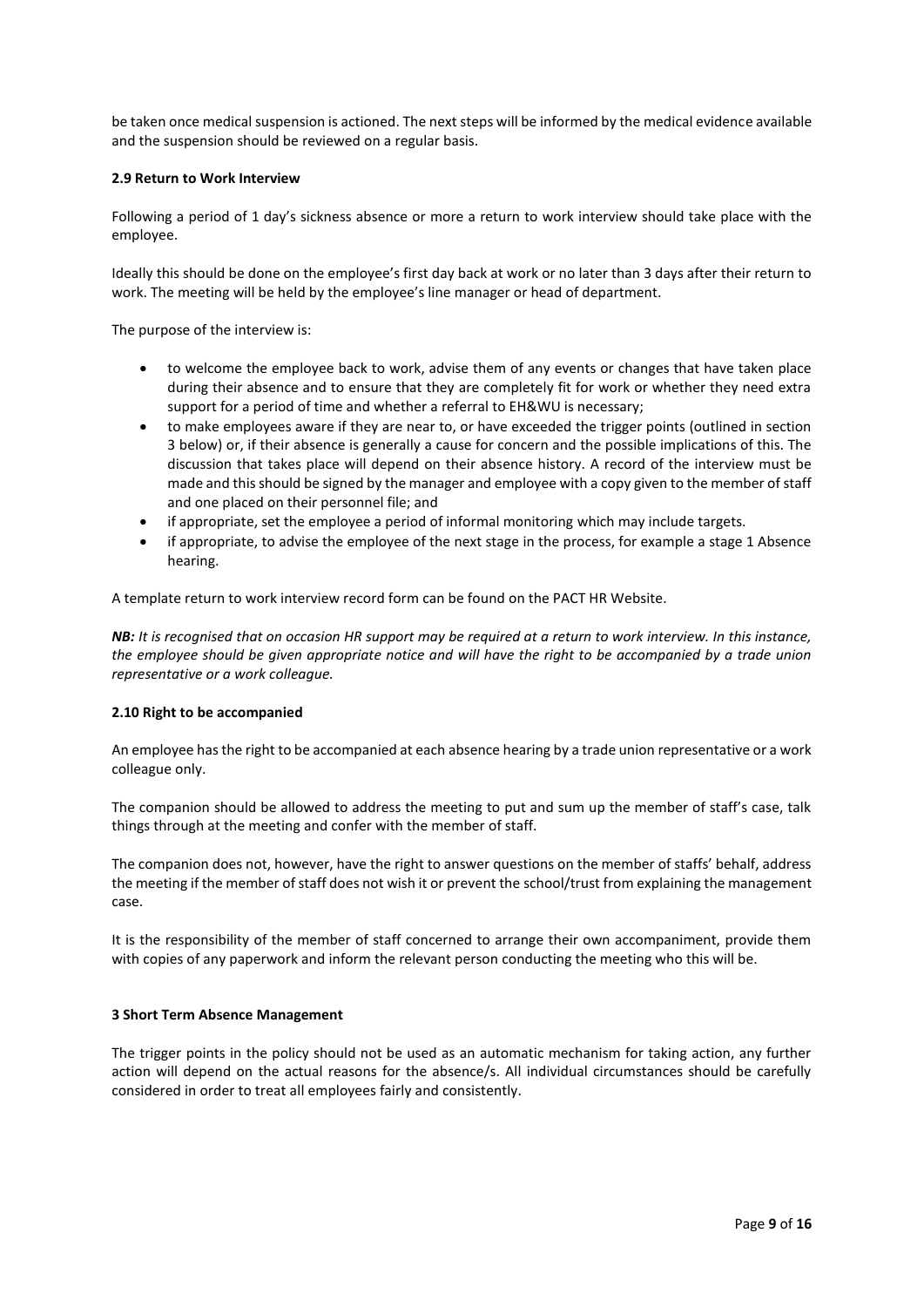# <span id="page-9-0"></span>**3.1 How Attendance will be reviewed**

To manage attendance effectively, sickness absence should be regularly and consistently reviewed. There are pre-determined trigger points which will identify when an employee's absence has reached a point where it may be a cause for concern. These are:

- 3 or more occurrences of sickness absence in any 6 month period
- 7 or more days sickness absence in any 12 month period
- 4 weeks continuous sickness absence.
- If a particular pattern of absences seems to be developing e.g. every Monday, before school/trust closures etc.

**NB:** for part time staff this should be pro rata

## <span id="page-9-1"></span>**3.2 Procedure**

This procedure is for managing persistent, short-term, sickness absence.

## <span id="page-9-2"></span>**3.2.1 Stage 1 Absence Hearing**

If an employee's sickness absence levels have not improved, despite being discussed in their Return to Work Meetings, and the employee has reached the trigger points (see above), the Headteacher/Chief Executive Headteacher may invite the employee to a Stage 1 Absence Hearing

The Headteacher/Chief Executive Headteacher will set a date for the hearing, advising the employee of the date, time and venue and their right to representation. The employee must receive a minimum of 5 working days notice in writing of the hearing including any evidence to be discussed (including any medical evidence) and advise the employee that it is their responsibility to seek the support of their representative (either Trade Union or work colleague). The school/trust where possible, will liaise with trade union representatives, in order to try and find a mutually convenient date and time for the hearing, within the necessary timescales.

The employee may request an adjournment of up to 5 working days if their representative is not able to attend on that particular date. However, it is important to note that only one such adjournment may be accommodated. Alternatively, the re-arranged hearing may go ahead whether or not the member of staff or their representative is in attendance. The employee will be notified of any decisions made in relation to the management of their absence.

The Headteacher/Chief Executive Headteacher should ensure that the information they have about the employee's sickness absence is reliable and that any support that has been provided to the employee via the return to work meetings and any referral to EH&WU has been documented. Any medical evidence or other relevant information that the employee wishes the Headteacher/Chief Executive Headteacher to consider should be submitted prior to the hearing and more time may be allowed for both parties if further information needs to be collected.

In the Stage 1 Absence Hearing the Headteacher/Chief Executive Headteacher must: -

- Explain the concern about the level of absence and why it is of concern to the school/trust.
- Explore the reasons for absence and whether there are factors inside or outside of work that may be causing the absence.
- Listen to the member of staff and respond appropriately.
- Consider whether to refer the case to the EH&WU, if this has not already been done.
- Advise that sustained improvement in attendance is expected and set an appropriate monitoring period together with targets for improvement.
- Identify any support required to assist the employee in addressing their level of absence.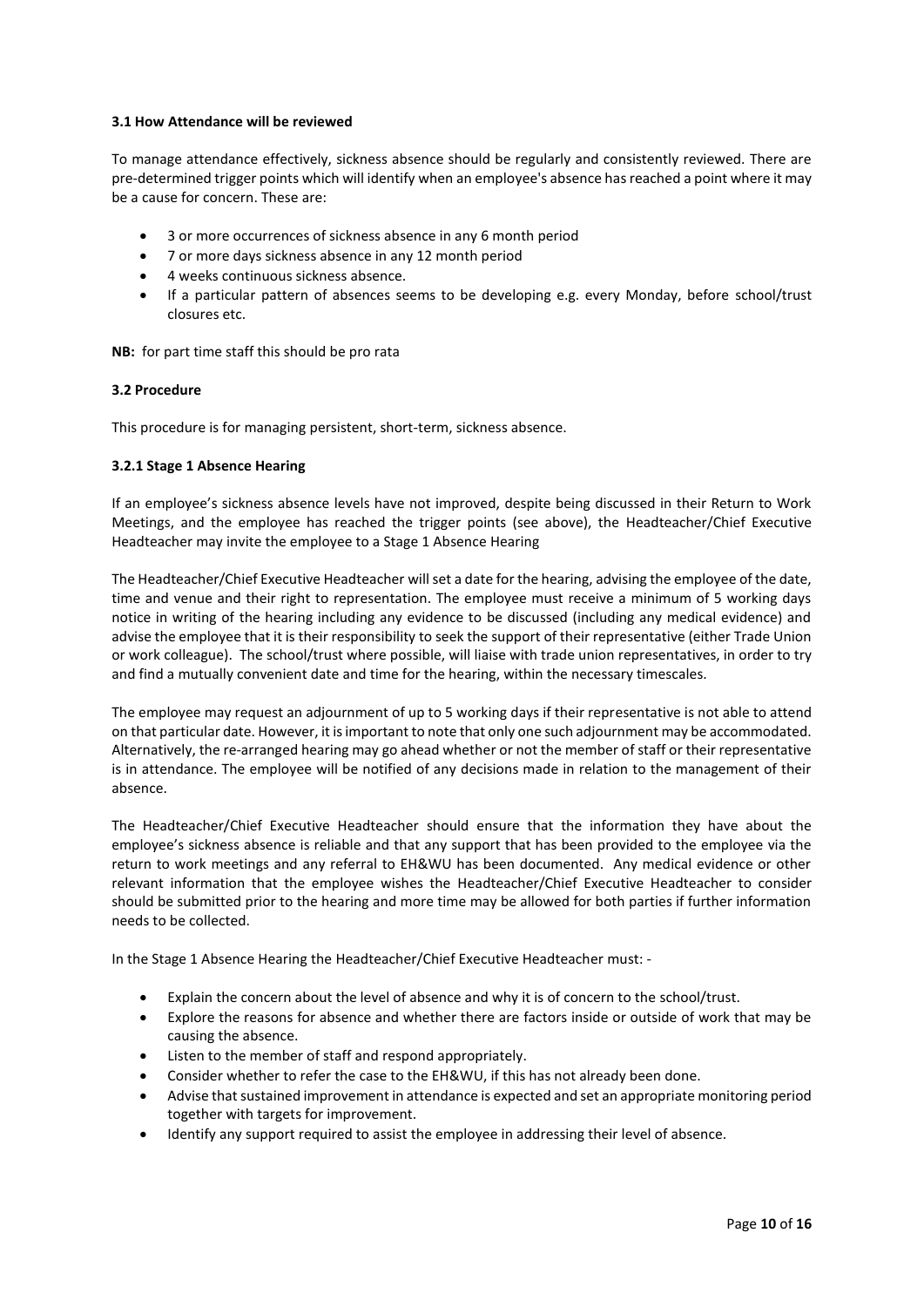Potential Outcomes:

- No further action is required at this stage.
- Set/extend a period of informal monitoring.
- Give the employee a Stage 1 warning, to remain on file for 6 months, set a monitoring period and explain that continued failure to improve attendance to the required level may result in moving to the next stage in the procedure.

# <span id="page-10-0"></span>**3.2.2 Stage 2 Absence Hearing**

If no improvement has been made by the end of the monitoring period set previously or the targets set have been exceeded, the Headteacher/Chief Executive Headteacher will invite the employee to attend a Stage 2 Absence Hearing.

The Headteacher/Chief Executive Headteacher will set a date for the hearing, advising the employee of the date, time and venue and their right to representation. The employee must receive a minimum of 5 working days notice in writing of the hearing including any evidence to be discussed and advise the employee that it is their responsibility to seek the support of their representative (either Trade Union or work colleague).

The employee may request an adjournment of up to 5 working days if their representative is not able to attend on that particular date. However, it is important to note that only one such adjournment may be accommodated. Alternatively, the re-arranged hearing may go ahead whether or not the member of staff or their representative is in attendance. The employee will be notified of any decisions made in relation to the management of their absence.

The Headteacher/Chief Executive Headteacher should ensure that the information they have about the employee's sickness absence is reliable and that any support that has been provided to the employee via the return to work meetings and any referral to EH&WU has been documented. Any medical evidence or other relevant information that the employee wishes the Headteacher/Chief Executive Headteacher to consider should be submitted prior to the hearing.

More time may be allowed for both parties if further information needs to be collected.

In the Stage 2 Absence Hearing the Headteacher/Chief Executive Headteacher must: -

- Explain their concern about the continued level of absence and why it is of concern.
- Explore the reasons for absence and whether there are factors inside or outside of work that may be causing the absence.
- Listen to the employee's case and respond appropriately.
- Consider whether to refer/ re-refer the case to the EH&WU, if this has not already been done.
- Advise that sustained improvement in attendance is expected and set an appropriate monitoring period and targets for improvement.
- Identify any support required to assist the employee in addressing their level of absence.

Potential Outcomes:

- No further action is required at this stage.
- An extension of monitoring and support within Stage 1 of the formal process.
- Give the employee a Stage 2 warning, to remain on file for 9 months, set a monitoring period and explain that continued failure to improve attendance to the required level will lead to a Stage 3 Absence Hearing which could result in dismissal.

If there has been no improvement by the end of the set monitoring period or the targets set have been exceeded at any point during the set monitoring period, the Headteacher/Chief Executive Headteacher must arrange a Stage 3 Absence Hearing which could result in the member of staff being dismissed. This Hearing will be heard by the Trustees of the School/trust.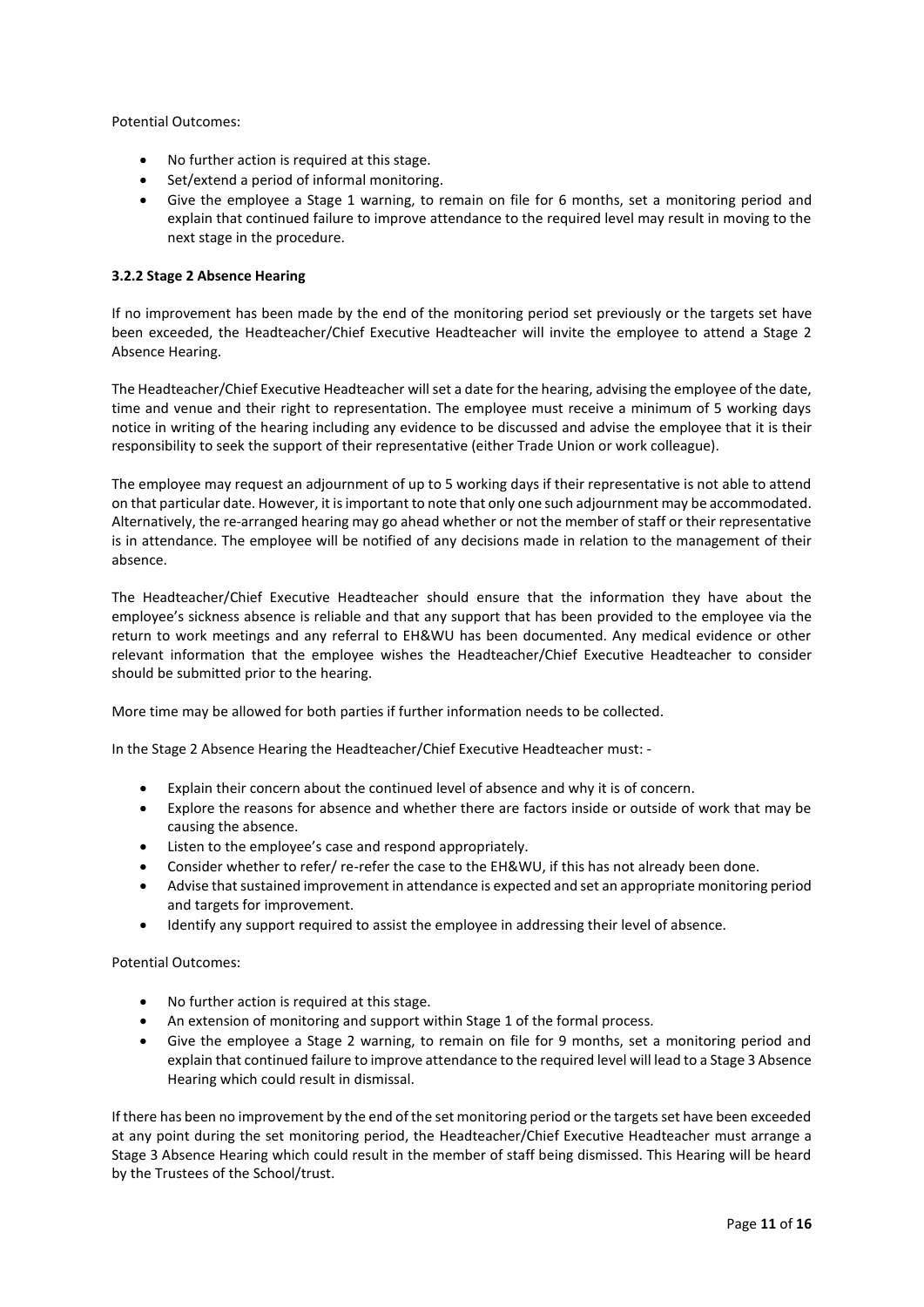# <span id="page-11-0"></span>**3.2.3 Stage 3 Absence Hearing**

The employee must receive at least 10 working days' notice in writing of:

- the reason for the hearing and the date, time and venue;
- the stage reached in the procedure and who will be attending, including witnesses to be called;
- any evidence to be relied on by school/trust management, as part of the hearing, including any medical evidence
- the right to be accompanied by a trade union/professional association representative or work colleague not involved in the case. (No other individual may accompany the employee.);
- the requirement for confidentiality and details of the possible outcomes of the hearing;
- the requirement for the employee to provide, at least 3 working days before the hearing, all documents that he/she intends to present at the hearing. The documents must be supplied to the clerk to Trustees.

The employee may request an adjournment of up to 5 working days if their representative is not able to attend on that particular date. However, it is important to note that only one such adjournment may be accommodated. Alternatively the re-arranged hearing may go ahead whether or not the member of staff or their representative is in attendance. The employee will be notified of any decisions made in relation to the management of their absence.

The Stage 3 Absence Hearing will be conducted by a Committee of the school/trust's Governing Body.

The purpose of the Stage 3 Absence Hearing is to consider whether the employee is capable of continuing employment with the school/trust taking into account their health and level of attendance and the impact this has had on their ability to perform their role effectively. Account will also be taken in relation to the school/trust's ability to sustain the employee's level of attendance.

Potential Outcomes:

- If the case for dismissal is not established, a formal warning appropriate to the circumstances of the case may be issued.
- If the Trustees decide that the employee's attendance is not acceptable and is unlikely to improve, the employee may be dismissed with notice on the grounds of failure to sustain the required levels of attendance.

If the Trustees decide to dismiss the employee on the above grounds, the employee will be informed of that decision, in writing, by the Chair of the panel and will be advised of their right of appeal.

In a Voluntary Aided, Trust or Foundation school/trust or in an Academy (whose staff are employed by the Governing Body), the letter to the employee from the Chair of the Committee formally confirms dismissal.

#### <span id="page-11-1"></span>**Warnings**

A Stage 1 Warning will stay on the employee's record for 6 months.

A Stage 2 Warning will stay on the employee's record for 9 months.

If the employee fails to meet set targets in the specified review period, this may result in them moving to the next stage in the procedure before the previous warning period expires.

NB: It should also be noted that, where there is a history of formal absence warnings that result in a successful monitoring period which is then immediately followed by further absences, the school/trust may not recommence the informal attendance monitoring process but move instead to the next stage in the formal procedure.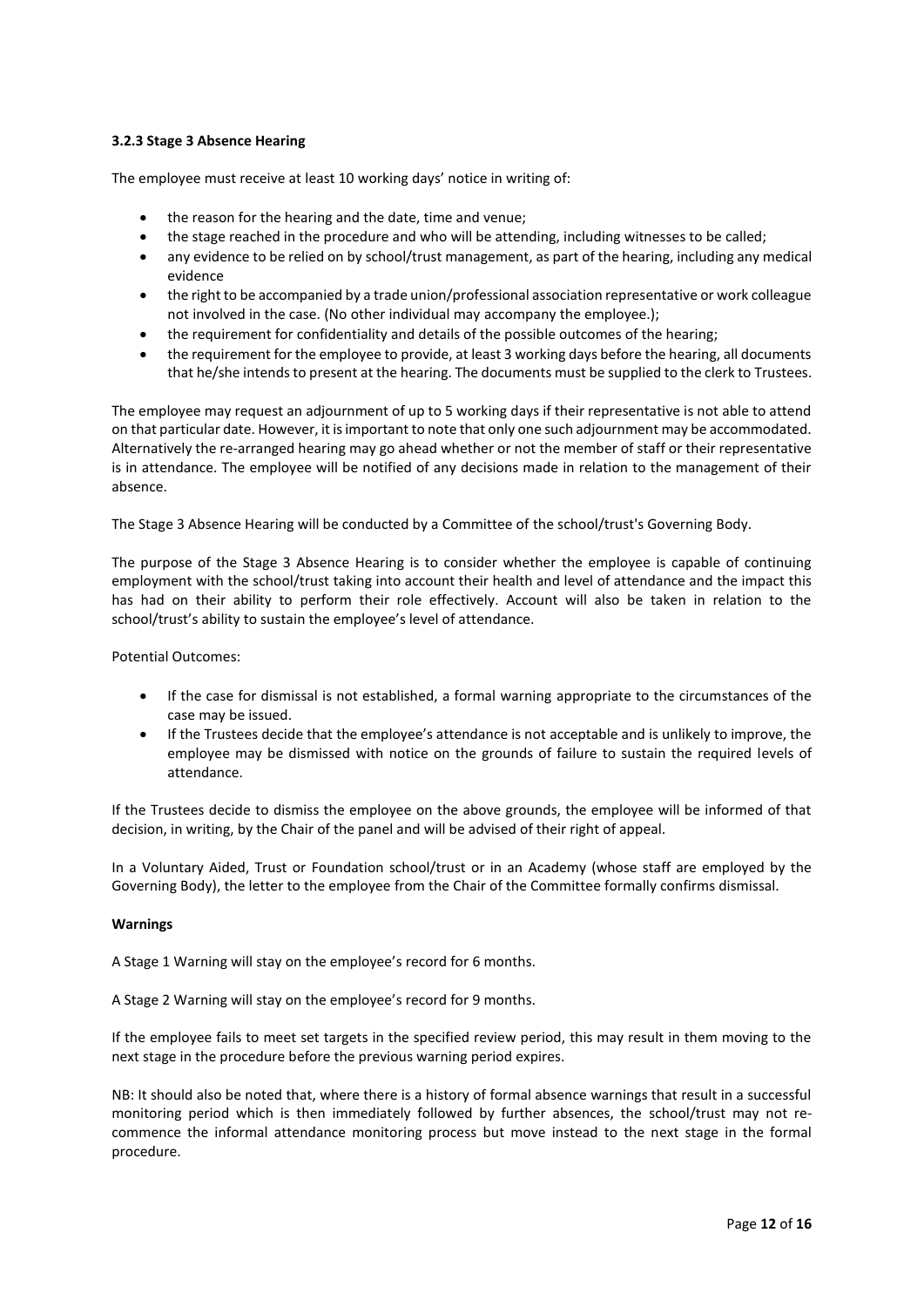In extenuating circumstances, it may be deemed necessary to commence the absence management process at a later stage. This may be where the level of absence continues to be a serious concern, has a serious impact on the school/trust and is unsustainable.

# <span id="page-12-0"></span>**3.2.4 Appeals**

Employees have a right of appeal and any appeal arising as a result of a warning or dismissal must be made in writing to the Clerk of Trustees within 10 working days of receiving notice from the Headteacher/Chief Executive Headteacher or Chair of the Committee of the outcome of the hearing.

If the employee submits an appeal, he/she will be invited to an Appeal Hearing where their case will be heard by a further Committee of the Governing Body. School/trust should consider at this stage whether it is necessary to re-refer the Employee to EH&WU. The outcome of the Appeal Hearing will be confirmed in writing to the employee. There is no further level of appeal.

The employee may request an adjournment of up to 5 working days if their representative is not able to attend on that particular date. However, it is important to note that only one such adjournment may be accommodated. Alternatively, the re-arranged hearing may go ahead whether or not the member of staff or their representative is in attendance. The employee will be notified of any decisions made in relation to the management of their absence.

NB: It should also be noted that, if the member of staff fails to offer an alternative date for a hearing within the required timeframes, then a date will be set by school/trust management (either the Headteacher/Chief Executive Headteacher or Chair of the panel). This is the case for hearings of any nature, whether Headteacher/Chief Executive Headteacher or Trustees. Unnecessary delays to any hearing are not acceptable and not in the interest of either the school/trust or the member of staff.

## <span id="page-12-1"></span>**3.2.5 Managing Headteacher/Chief Executive Headteacher Sickness Absence**

In the case of Headteacher/Chief Executive Headteacher sickness absence, The Absence Management Procedure will be managed by the Chair of Trustees. The Chair of Trustees is advised to contact their HR Business Partner in these circumstances.

<span id="page-12-2"></span>All Sickness Absence Hearings relating to Headteacher/Chief Executive Headteacher sickness absence will be conducted by the relevant Committee of the school/trust's Board of Trustees.

#### **4. Long Term Sickness Absence Management**

4.1 Where an employee is absent from work for 4 weeks or more they will fall within the scope of the long term sickness absence management procedure.

It is recommended by the EH&WU that for employees experiencing stress, anxiety or depression or a complaint such as a neck/shoulder/back condition, an immediate referral is made and a stress risk assessment is undertaken.

The school/trust will maintain regular and supportive contact with the employee, which may include regular review meetings to discuss their continuing absence, a timeframe for their return to work and any reasonable adjustments that the school/trust may be able to consider to assist them in a speedy return to work.

#### <span id="page-12-3"></span>**4.2 Alternative Venues**

In some circumstances it may be appropriate for management to arrange a venue other than the school/trust for meetings.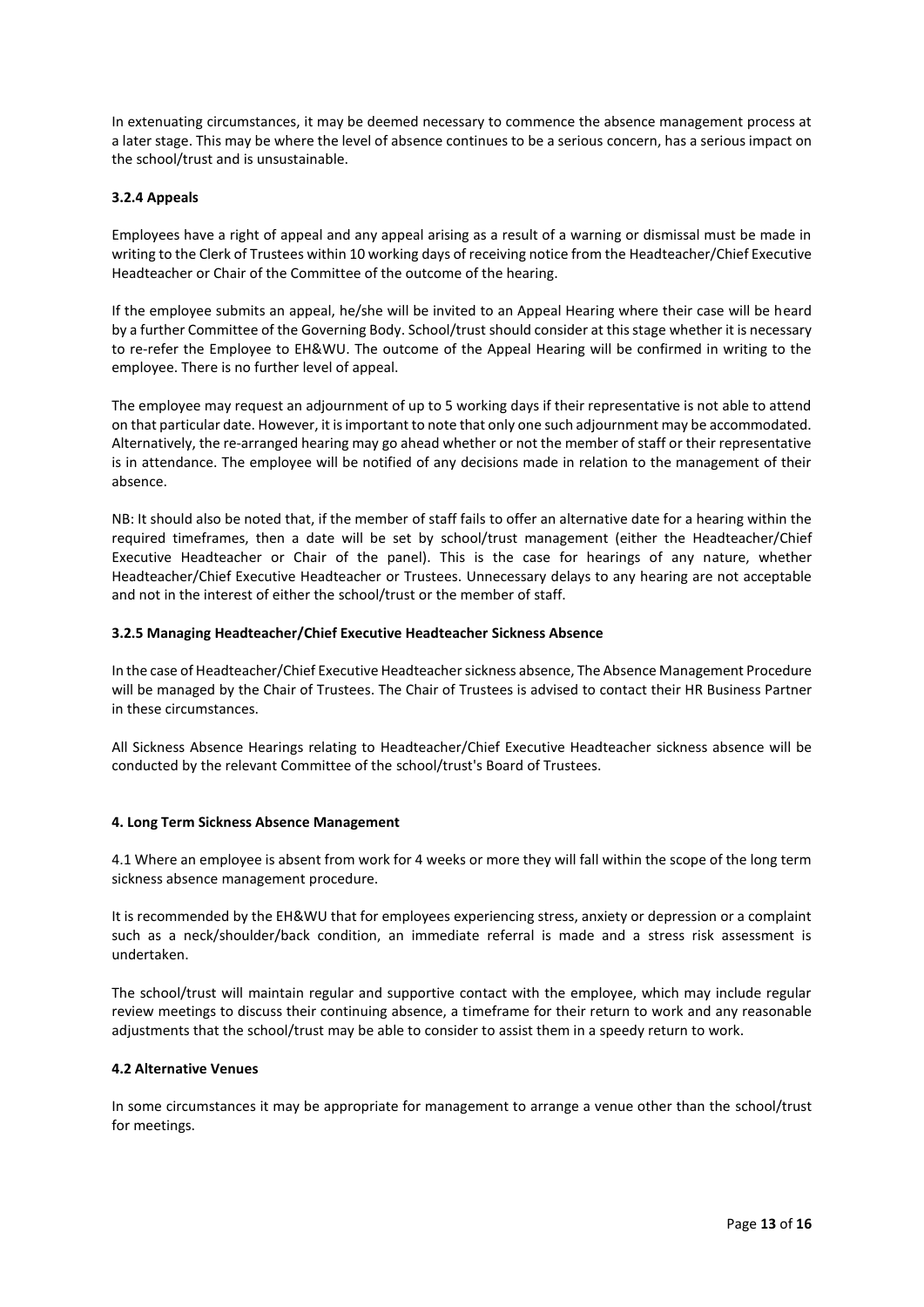# <span id="page-13-0"></span>**4.3 When Medical Capability is being considered**

If, following advice from EH&WU, it appears that the employee is probably not going to be able to return to their role within a reasonable period of time and it appears that the employee is unlikely to be able to provide regular and efficient service after all reasonable adjustments have been considered then the employee may be asked to attend a Medical Capability Hearing.

## <span id="page-13-1"></span>**4.4 Pre-Medical Capability Meeting**

Prior to a Medical Capability Hearing a preliminary meeting should take place in order to discuss the following:

- The history of the employee's absence.
- Any reasonable adjustments that have been made or considered.
- If and when the employee may be able to return to work or start providing regular and efficient service.
- Any redeployment options that have been considered within the school/trust.
- The up to date medical advice.

The employee has the right to be accompanied at the pre-medical capability meeting by a trade union representative or work colleague. It is important to note that this is a formal meeting to advise the employee that the situation has become serious and that consideration is being given to the viability of their ongoing employment with the school/trust.

If, following this meeting, school/trust management remain of the opinion that the employee is not able to return to work within a reasonable period of time and that their absence cannot be sustained or that they will not be able to fulfil the requirements of their contract of employment, the employee should be asked to attend a Medical Capability Hearing.

## <span id="page-13-2"></span>**4.5 Medical Capability Hearing**

The Medical Capability Hearing will be conducted by a Committee of the school/trust's Governing Body. The purpose of the Hearing is to consider the viability of the employee's continuing employment with the school/trust. The employee must receive 10 working days notice in writing of the hearing including any evidence to be discussed, including any medical evidence to be relied on by school/trust management.

The committee will consider dismissal on the grounds of medical capability where:

- EH&WU have stated that the employee is permanently unfit to work, or
- EH&WU are unable to provide evidence of when the employee will be able to return to work, or
- EH&WU cannot confirm that the employee is likely to be able to provide a reliable and efficient service.

In the event that an employee has failed to either attend appointments with EH&WU or give permission to release medical reports to the school/trust, meaning that there is no medical evidence to consider, the Committee will consider their decision based on the information presented at the Hearing.

The employee has the usual right to be accompanied or represented at the Medical Capability Hearing. Any documents/information that the employee wishes the Committee to consider should be submitted at least 3 working days prior to the Hearing to the Clerk to Trustees of the school/trust.

The employee may request an adjournment of up to 5 working days if their representative is not able to attend on that particular date. However, it is important to note that only one such adjournment may be accommodated. Alternatively, the re-arranged hearing may go ahead whether or not the member of staff or their representative is in attendance. The employee will be notified of any decisions made in relation to the management of their absence.

Where an employee fails to confirm their attendance at the Medical Capability Hearing, the Committee may decide that the hearing can go ahead in their absence.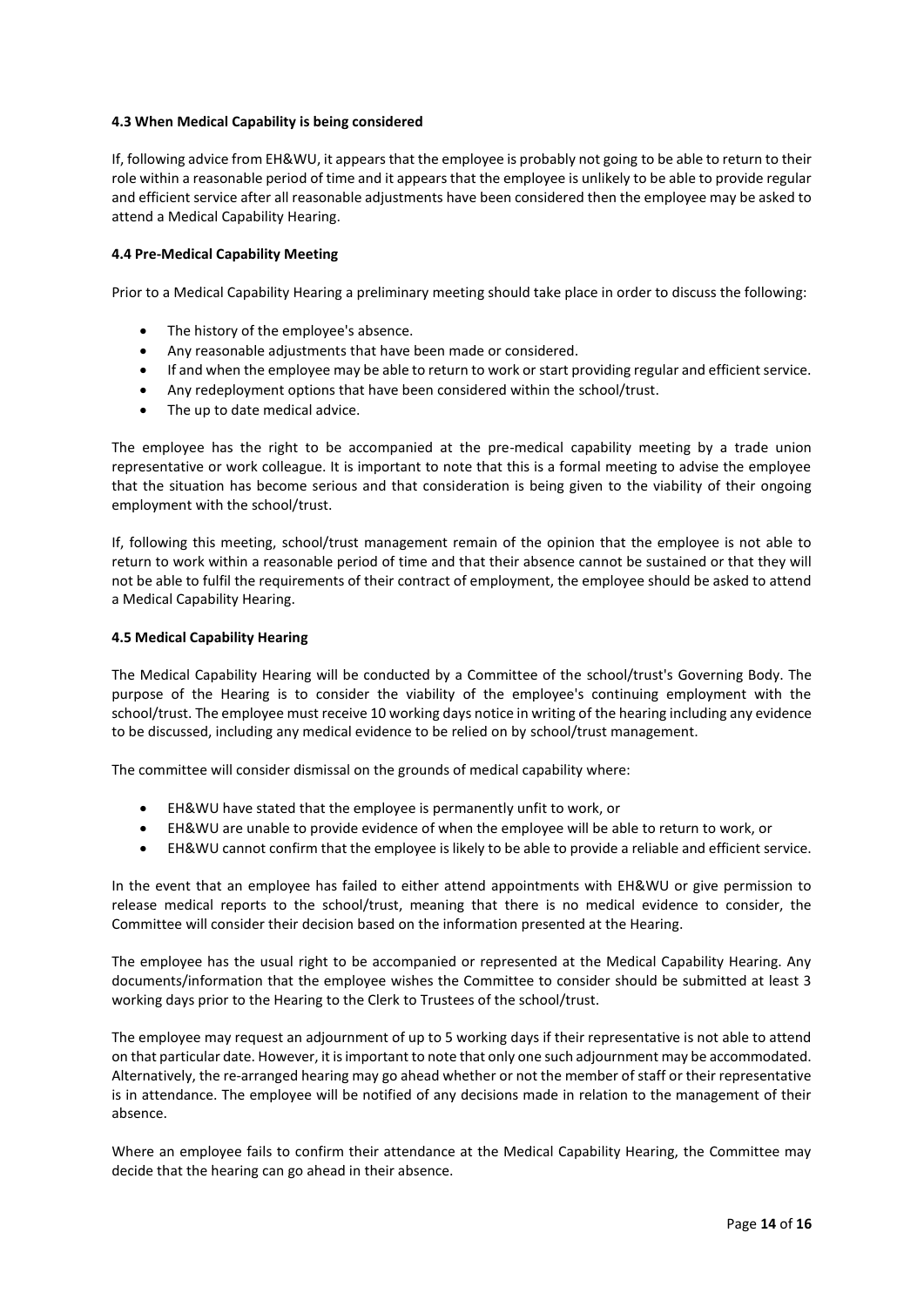If the Committee decides to terminate the employee's employment on the grounds of Medical Capability, the employee will be informed, in writing, of the decision to dismiss them and their right of appeal and will be paid the appropriate amount of notice.

## <span id="page-14-0"></span>**4.6 Appeals**

Any appeal arising as a result of a Medical Capability Dismissal must be made in writing to the Clerk of Trustees within 10 working days of receiving a letter from the Chair of the panel of the outcome of the hearing.

If the employee submits an appeal, he/she will be invited to an Appeal Hearing where their case will be heard by a different Governing Body panel. Both the employee and the school/trust may provide additional medical information for consideration at the Appeal Hearing.

The employee may request an adjournment of up to 5 working days if their representative is not able to attend on that particular date. However, it is important to note that only one such adjournment may be accommodated. Alternatively, the re-arranged hearing may go ahead whether or not the member of staff or their representative is in attendance. The employee will be notified of any decisions made in relation to the management of their absence.

The outcome of the Appeal Hearing will be confirmed in writing to the employee. There is no further level of appeal.

#### <span id="page-14-1"></span>**4.7 Conflicting Medical Advice**

Where there is conflicting medical advice, the matter will be submitted to an independent medical referee that has been agreed by both parties.

## <span id="page-14-2"></span>**4.8 Redeployment**

There may be some instances where an employee is fit to return to work but not necessarily to the role they were originally employed to undertake. Redeployment to a different role can then be considered. The Headteacher/Chief Executive Headteacher, are advised to look at any existing and possible future vacancies in the school/trust in the first instance and discuss these with the employee in terms of their eligibility (including consideration of reasonable adjustments and training, as appropriate).

Following a dismissal on grounds of medical capability wider redeployment within the Council may be a possibility. If this is the case, a meeting between a representative from the Council's Corporate HR Department and the member of staff will be arranged. This meeting will be to consider alternative roles within the Council (including consideration of reasonable adjustments, as appropriate). At this meeting the employee will have the usual right to be accompanied by a trade union representative or work colleague. The member of staff will be placed on the redeployment register and access to the Councils redeployment vacancies will be granted for the duration of the employees notice period.

#### <span id="page-14-3"></span>**4.9 Ill-Health Retirement**

The EH&WU may advise that an employee who is contributing to the West Yorkshire Pension Fund (WYPF) or Teachers' Pensions (TP), could be considered for Ill-Health Retirement.

If an employee seeks advice with regard to ill-health retirement, he or she should be referred to EH&WU. The school/trust should seek support with this process from your HR Advisor.

#### **Support Staff**

If appropriate, the EH&WU Advisor will advise the school/trust that they will support Ill-Health Retirement and will complete the relevant medical documentation. This will be sent to the WYPF alongside other relevant documents. In order to terminate the individual's employment, the school/trust will need to hold a Trustees hearing to dismiss the employee on the grounds of medical capability.